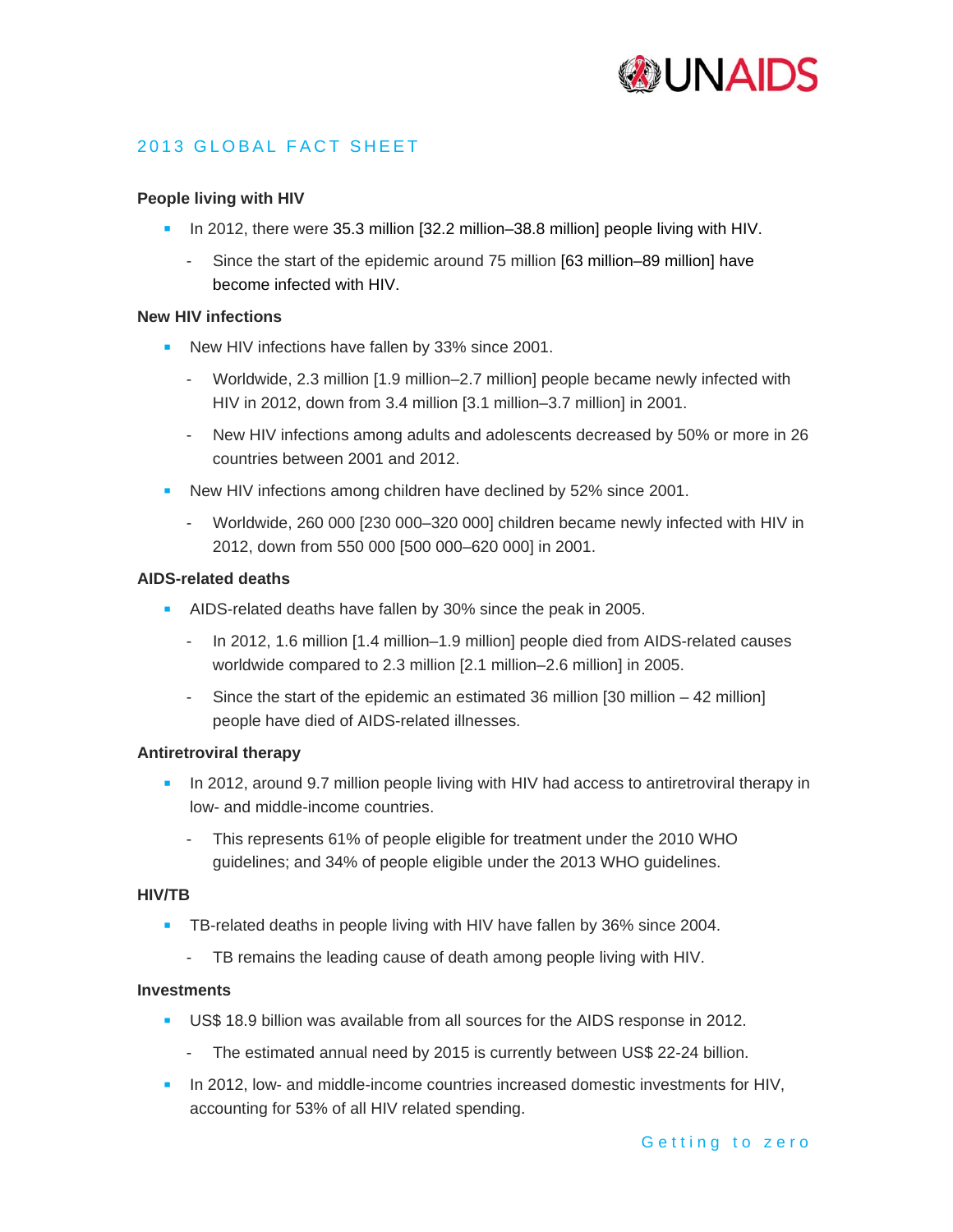|                                            | 2001                                           | 2002                                           | 2003                                           | 2004                                           | 2005                                           | 2006                                           | 2007                                           | 2008                                           | 2009                                           | 2010                                           | 2011                                           | 2012                                           |
|--------------------------------------------|------------------------------------------------|------------------------------------------------|------------------------------------------------|------------------------------------------------|------------------------------------------------|------------------------------------------------|------------------------------------------------|------------------------------------------------|------------------------------------------------|------------------------------------------------|------------------------------------------------|------------------------------------------------|
| <b>People</b><br>living with<br><b>HIV</b> | 30.0<br>million<br>$[27.2 - 33.1]$<br>million] | 31.0<br>million<br>$[28.2 - 34.1]$<br>million] | 31.7<br>million<br>$[28.9 - 34.8]$<br>million] | 32.2<br>million<br>$[29.4 - 35.3]$<br>million] | 32.5<br>million<br>$[29.7 - 35.6]$<br>million] | 32.8<br>million<br>$[30.1 - 36.0]$<br>million] | 33.2<br>million<br>$[30.4 - 36.3]$<br>million] | 33.5<br>million<br>$[30.7 - 36.7]$<br>million] | 34.0<br>million<br>$[31.1 - 37.1]$<br>million] | 34.4<br>million<br>$[31.5 - 37.7]$<br>million] | 34.9<br>million<br>$[31.9 - 38.3]$<br>million] | 35.3<br>million<br>$[32.2 - 38.8]$<br>million] |
| <b>New HIV</b>                             | 3.4 million                                    | 3.3 million                                    | 3.1 million                                    | 3.0 million                                    | 2.9 million                                    | 2.8 million                                    | 2.7 million                                    | 2.6 million                                    | 2.6 million                                    | 2.5 million                                    | 2.5 million                                    | 2.3 million                                    |
| <b>Infections</b>                          | $[3.1 - 3.7]$                                  | $[3.0 - 3.6]$                                  | $[2.9 - 3.5]$                                  | $[2.7 - 3.3]$                                  | $[2.6 - 3.2]$                                  | $[2.5 - 3.2]$                                  | $[2.4 - 3.1]$                                  | $[2.3 - 3.0]$                                  | $[2.2 - 3.0]$                                  | $[2.2 - 2.9]$                                  | $[2.1 - 2.9]$                                  | $[1.9 - 2.7]$                                  |
| (Total)                                    | million]                                       | million]                                       | million]                                       | million]                                       | million]                                       | million]                                       | million]                                       | million]                                       | million]                                       | million]                                       | million]                                       | million]                                       |
| <b>New HIV</b>                             | 2.8 million                                    | 2.7 million                                    | 2.6 million                                    | 2.4 million                                    | 2.3 million                                    | 2.3 million                                    | 2.2 million                                    | 2.2 million                                    | 2.2 million                                    | 2.2 million                                    | 2.2 million                                    | 2.0 million                                    |
| <b>infections</b>                          | $[2.6 - 3.1]$                                  | $[2.5 - 3.0]$                                  | $[2.3 - 2.9]$                                  | $[2.2 - 2.7]$                                  | $[2.1 - 2.6]$                                  | $[2.0 - 2.6]$                                  | $[2.0 - 2.5]$                                  | $[1.9 - 2.5]$                                  | $[1.9 - 2.5]$                                  | $[1.9 - 2.5]$                                  | $[1.8 - 2.5]$                                  | $[1.7 - 2.4]$                                  |
| (adults)                                   | million]                                       | million]                                       | million]                                       | million]                                       | million]                                       | million1                                       | million]                                       | million]                                       | million]                                       | million]                                       | million]                                       | million]                                       |
| <b>New</b>                                 | 550 000                                        | 560 000                                        | 560 000                                        | 550 000                                        | 540 000                                        | 520 000                                        | 480 000                                        | 450 000                                        | 400 000                                        | 360 000                                        | 310 000                                        | 260 000                                        |
| <b>infections</b>                          | [500 000-                                      | [510 000-                                      | [520 000-                                      | [510 000-                                      | [490 000-                                      | [470 000-                                      | [440 000-                                      | [410 000-                                      | [360 000-                                      | $[330 000 -$                                   | [280 000-                                      | [230 000-                                      |
| (children)                                 | 620 000]                                       | 630 000]                                       | 630 0001                                       | 620 000]                                       | 610 000]                                       | 580 000]                                       | 550 0001                                       | 520 000]                                       | 470 0001                                       | 420 000]                                       | 370 000]                                       | 320 000]                                       |
| AIDS-                                      | 1.9 million                                    | 2.1 million                                    | 2.2 million                                    | 2.3 million                                    | 2.3 million                                    | 2.3 million                                    | 2.2 million                                    | 2.1 million                                    | 2.0 million                                    | 1.9 million                                    | 1.8 million                                    | 1.6 million                                    |
| related                                    | $[1.7 - 2.2]$                                  | $[1.9 - 2.4]$                                  | $[2.0 - 2.5]$                                  | $[2.1 - 2.6]$                                  | $[2.1 - 2.6]$                                  | $[2.0 - 2.6]$                                  | $[1.9 - 2.5]$                                  | $[1.8 - 2.4]$                                  | $[1.7 - 2.3]$                                  | $[1.7 - 2.2]$                                  | $[1.6 - 2.1]$                                  | $[1.4 - 1.9]$                                  |
| deaths                                     | million]                                       | million]                                       | million]                                       | million]                                       | million]                                       | million]                                       | million]                                       | million]                                       | million]                                       | million]                                       | million]                                       | million]                                       |
| <b>People</b><br>accessing<br>treatment    |                                                |                                                |                                                |                                                | 1.3 million                                    | 2.0 million                                    | 2.9 million                                    | 4.1 million                                    | 5.3 million                                    | 6.6 million                                    | 8.1 million                                    | 9.7 million                                    |
| <b>Resources</b>                           |                                                | <b>US\$ 3.8</b><br>billion                     | <b>US\$ 4.6</b><br>billion                     | <b>US\$ 5.7</b><br>billion                     | <b>US\$7.4</b><br>billion                      | <b>US\$ 8.8</b><br>billion                     | <b>US\$ 10.5</b><br>billion                    | <b>US\$ 14.6</b><br>billion                    | <b>US\$ 15.5</b><br>billion                    | <b>US\$ 15.6</b><br>billion                    | <b>US\$ 17.1</b><br>billion                    | <b>US\$ 18.9</b><br>billion                    |